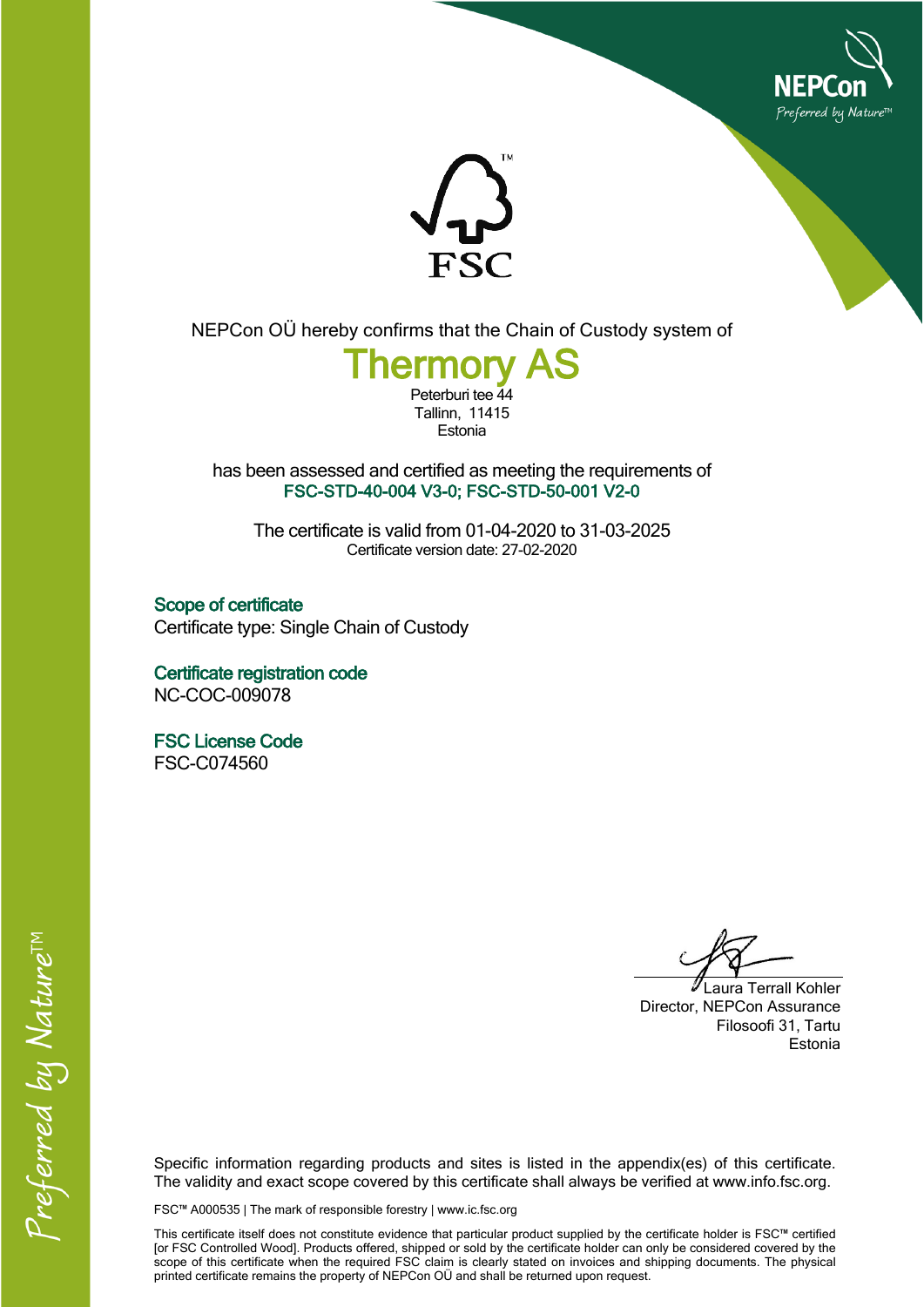

## **Annex A: Scope of Thermory AS FSC™ Chain of Custody Certificate NC-COC-009078**

| <b>Product Type</b> | <b>Trade Name</b>                   | <b>Output FSC Claims</b> |  |
|---------------------|-------------------------------------|--------------------------|--|
| W11.5.3             | Flooring                            | <b>FSC Mix Credit</b>    |  |
| W <sub>11.7</sub>   | Wall clading                        | <b>FSC Mix Credit</b>    |  |
| W11.8               | Mouldings                           | <b>FSC Mix Credit</b>    |  |
| W <sub>11.9</sub>   | Hot tubs and sauna                  | <b>FSC Mix Credit</b>    |  |
| W <sub>13.5</sub>   | Terrace                             | <b>FSC Mix Credit</b>    |  |
| W <sub>13.7</sub>   | Flower boxes                        | <b>FSC Mix Credit</b>    |  |
| W4.3                | Treated dimensional lumber, plywood | <b>FSC Mix Credit</b>    |  |
| W4.3.1              | Treated glued laminated timber      | <b>FSC Mix Credit</b>    |  |
| W4.3.2              | Treated finger jointed lumber       | <b>FSC Mix Credit</b>    |  |
| W <sub>5.2</sub>    | Solid wood boards                   | <b>FSC Mix Credit</b>    |  |
| W <sub>5.3</sub>    | <b>Beams</b>                        | <b>FSC Mix Credit</b>    |  |
| W <sub>5.4</sub>    | Planks                              | <b>FSC Mix Credit</b>    |  |
| W6.1                | Dimensional lumber, finished        | <b>FSC Mix Credit</b>    |  |
| W6.2                | Non-dimensional timber and lumber   | <b>FSC Mix Credit</b>    |  |
| W6.3                | Boards, Finished                    | <b>FSC Mix Credit</b>    |  |
| W9.1                | Clued terrace                       | <b>FSC Mix Credit</b>    |  |
| W9.6                | Glued laminated timber              | <b>FSC Mix Credit</b>    |  |

Preferred by Nature<sup>TM</sup>

This certificate itself does not constitute evidence that particular product supplied by the certificate holder is FSC™ certified [or FSC Controlled Wood]. Products offered, shipped or sold by the certificate holder can only be considered covered by the scope of this certificate when the required FSC claim is clearly stated on invoices and shipping documents. The physical printed certificate remains the property of NEPCon OÜ and shall be returned upon request.